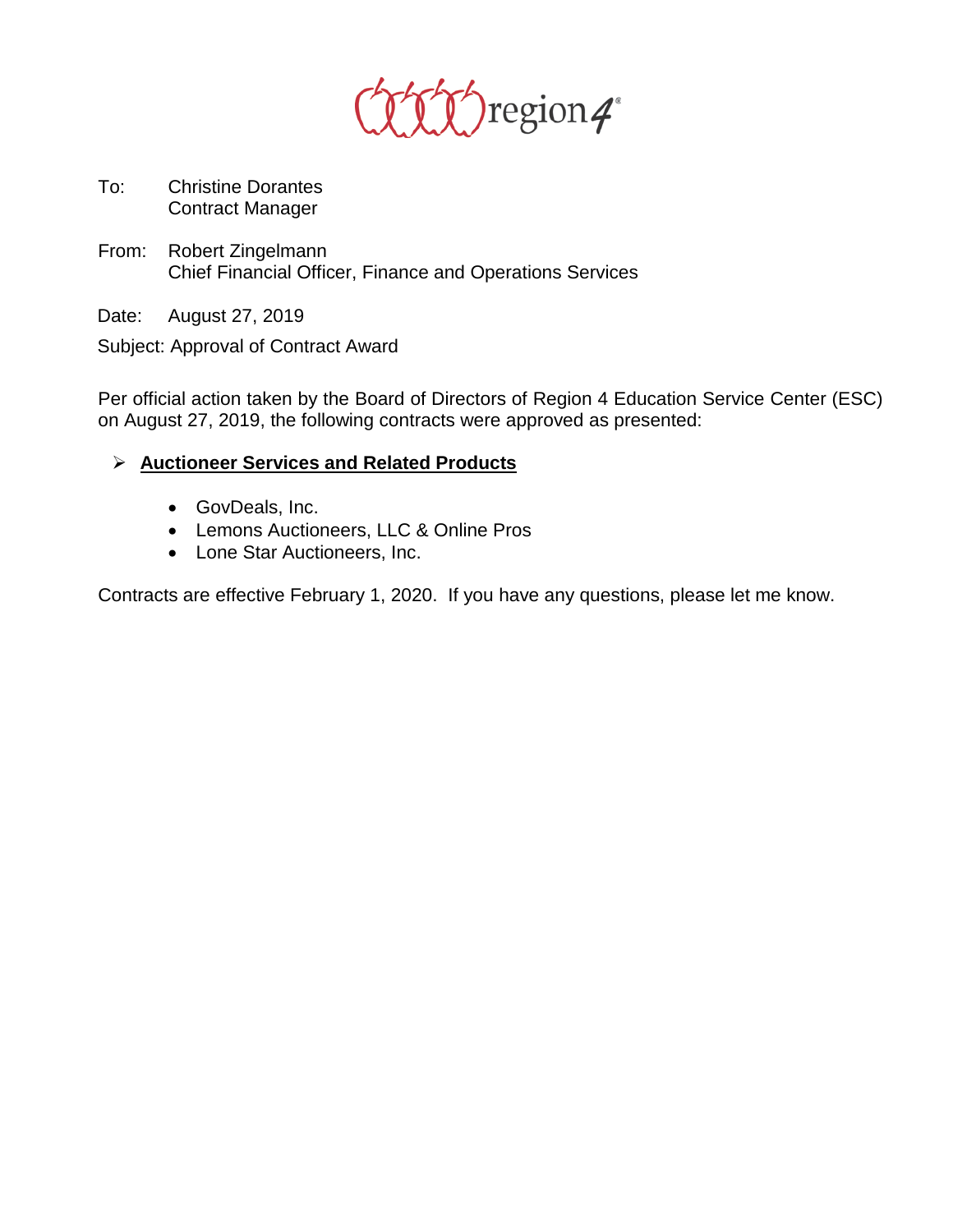

- To: Dr. Pam Wells Executive Director
- From: Robert Zingelmann Chief Financial Officer, Business/Operations Services
- Date: August 27, 2019

Re: Auctioneer Services and Related Products; RFP # 19-06

The Elevation Committee has reviewed the responses and recommend that the following companies be awarded:

- GovDeals, Inc.
- Lemons Auctioneers, LLC & Online Pros
- Lone Star Auctioneers, Inc.
- The Public Group

The recommended vendors submitted offers that were determined to be most advantageous to OMNIA Partners/National IPA members, based upon the bid tabulation. All the recommended respondents were determined to be competitively priced and strong for the specified services outlined in the RFP.

We believe all recommended vendors demonstrate the ability to provide and perform the services requested in the proposal. We will monitor their performance and determine at the end of each year if they are eligible for renewal with each new term.

This multiple award is recommended as most advantageous as it limits contract awards to the least number of suppliers necessary to meet the requirements of OMNIA Partners/National IPA members. In order to serve the entire nation, a multiple award is recommended to provide any governmental agency with complete coverage of commodities, services and any other offering within the scope of proposal.

Please let me know if you have any questions.